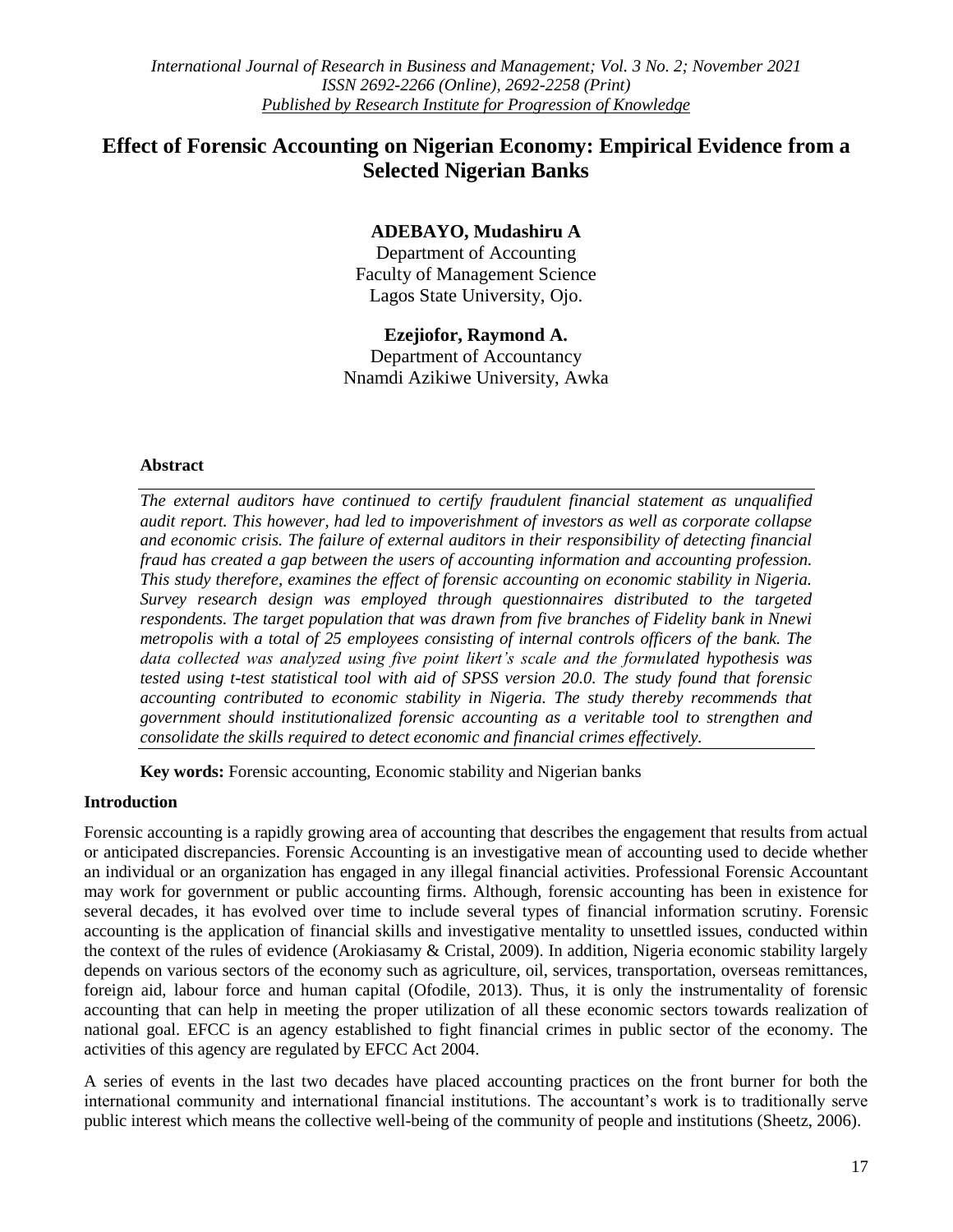The auditors" certification is very special and significant, it invests credence in financial statement; it holds them out as valid for use for a variety of decisions, which should supposedly advance user"s interest. A breach of any of the fundamental ethical principles of competence and integrity therefore has far reaching consequences. For instance, it corrupts and pollutes the accounting numbers, so that they become of doubtful value (Coenen, 2008). This was clearly resulted in a number of widely publicized cases of fraud or corporate scandals namely; Enron, Worldcom, Xeror, Global Crossing, Tyco in the United States of America (USA): Parmalat in Italy and in Nigeria, Union Dicon Salt, Lever Brothers now Unilever, Cadbury and the sacking of the management and board of five banks by the Central Bank of Nigeria (CBN) due to fraud and financial abuses, (Owojori and Asaolu 2009; Kapmag 2008). In Nigeria, corruption, money laundering and mismanagement of resources and other related crimes have assumed alarming proportions and has become order of the day both in the public and private sectors of the economy (Balarebe, 2009; Williams, 2010).

The spates of corporate failure have placed greater responsibilities on forensic accountants to equip themselves with the skills to identify and act upon indicators of poor corporate governance, mismanagement, frauds and other wrong doings. It has become imperative for professional forensic accountants to be grounded in the techniques for identifying, discovering as well as preserving the evidence of all forms of financial abuses. Though accounting practices has improved tremendously, but recent electronic frauds have become complex and sophisticated to a magnitude that they could go unrecognized (Haynes, 2009). This requires finding ways to overcome the new challenges to match the capacity of financial crime level. The failure of statutory audit to detect, prevent and reduce misappropriation of corporate fraud and the increase in corporate crime has put pressure on the professional forensic accountants and the legal practitioners to find a better way of exposing fraud in business world. This article therefore examined the concept and the need for forensic accounting; the effect of economic crime and corruption on the economy; the skills and methods of uncovering fraud and indicators of financial crime. It also highlights the challenges facing the forensic accountant, makes policy recommendation and draws conclusion.

The issue of corporate financial fraud could be traced from recent bank failure in Nigeria where management has fraudulently given loans without board approval and yet such bank annual report has been unqualified for its shady deals. However, external auditors have continued to certify fraudulent financial statement as unqualified audit report thus, resulting to impoverishment of investors and most times corporate collapse and economic crisis. Since the external auditors has failed in their responsibility of detecting financial fraud, rather has claimed to be only responsible for laying credence to financial statement this has created a gap between the users of accounting information and accounting profession. Despite this report on fraudulent activities in Nigeria, many foreign investors as well have lost several billions of dollars to fraudsters thereby leading to dis-investment from Nigeria. On this note, this study assesses the effect of forensic accounting on economic stability in Nigeria.

#### **Review of Related Literature**

## **Conceptual Framework**

#### **Forensic Accounting**

Forensic accounting is different from the old debit and credit accounting as it provides an accounting analysis that is suitable to the organization in resolving any dispute that may arise in such firms. Okoye (2006) defined accounting "as the process of identifying, measuring and communicating economic information to permit informed judgment and decision by the users of the information". More so, Oladipupo (2005) opined that financial investigation is an examination of the record and accounts of an organization for a special purpose. The integration of accounting, auditing and investigation yield the specialty known as forensic accounting. Forensic accounting is focused, therefore, upon both the evidence of economic transactions and reporting as contained within an accounting system, and the legal framework which allows such evidence to be suitable for the purpose of establishing accountability and/or valuation (Okolo, 2007). In other words, forensic accounting is accounting that is suitable for legal review, offering the highest level of assurance, and including the now generally accepted connotation of having been arrived at in a scientific fashion (Crumbley, 2006). Forensic accounting remains the most challenging and sophisticated area in the financial sector. Although, the profession does not possess a formal definition, Razaee, Crumley and Elmore (2006) defined forensic and investigative accounting as "the application of financial skills and an investigative mentality to unresolved issues, conducted within the context of the rules of evidence." Forensic accounting in the view of Sheetz (2006) is simply the use of accounting discipline to help determine issues of facts in business litigation.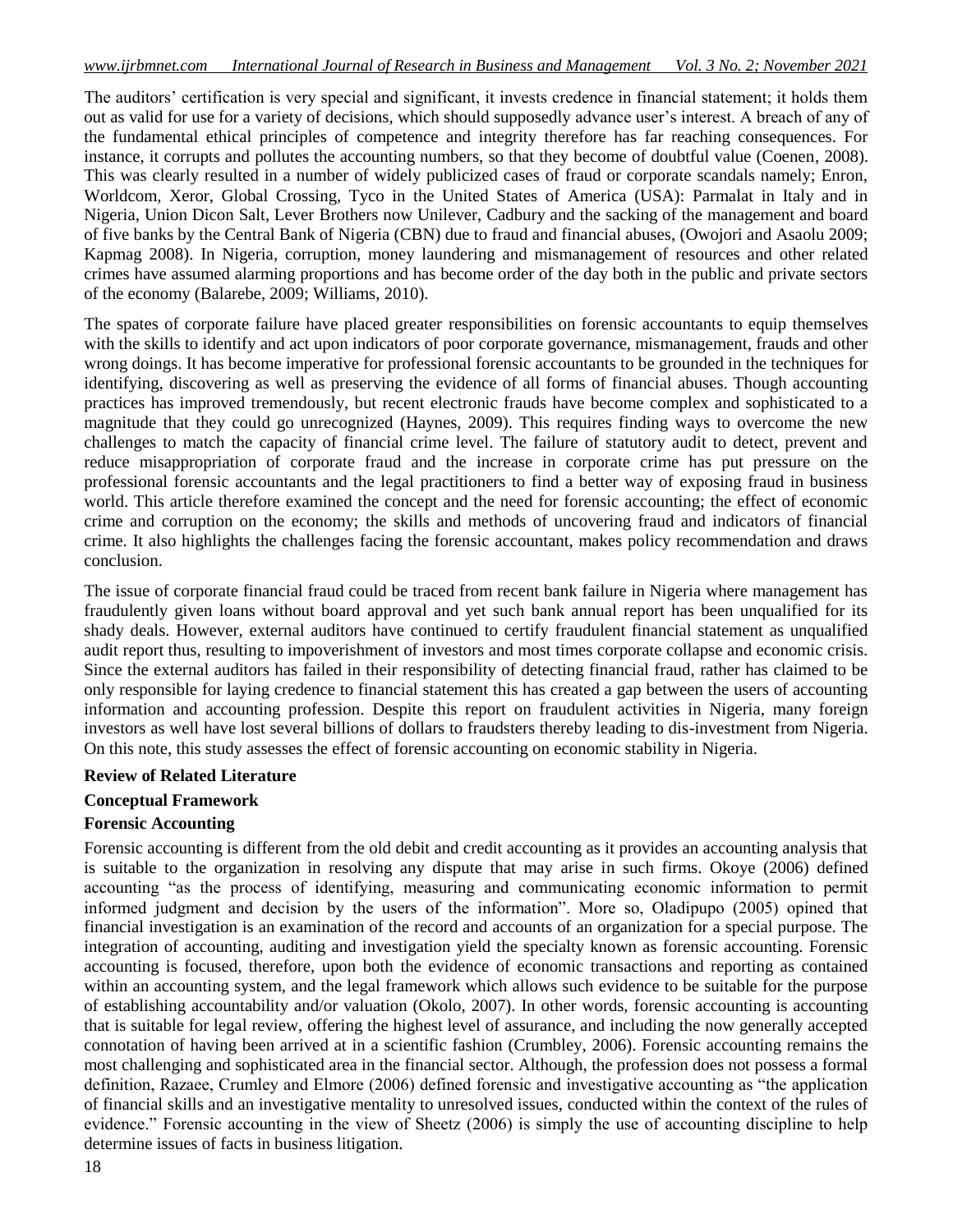Manning (2010) also defined forensic accounting as the application of financial accounting and investigative skills to a standard acceptable by the courts to address issues in disputes in the context of civil and criminal litigation. In the view Dimilola and Olofinsola (2007) forensic accounting is the application of accounting methods, investigative activities and law procedures to detect and investigate financial crimes and related economic misdeeds. However, Zysman (2006) sees forensic investigation as the utilization of specialized investigative skills in carrying out an inquiry conducted in such a manner that the outcome will have application to the court of law. As a discipline, forensic accounting encompasses financial expertise, fraud knowledge and a strong understanding of business reality and the working of the legal system. Its development can be achieved usually through on-the-job training and experience with investigating officers and legal counsel (Coenen, 2008).

Forensic accounting utilizes accounting, auditing and investigative skills while conducting an investigation. They often analyze, interpret, summarize and present information in a complex manner which is understandable and well documented. Also, they are often involved in various activities such as investigating and analyzing financial evidence, developing computerized system, exhibiting documents and presenting the evidence obtained, (Uche, 2009; Balarebe, 2009). Zysman (2006) reported forensic accounting as the integration of accounting, auditing and investigative skills. It provides an accounting analysis that is suitable to the court, which will form the basis of discussion, debate and ultimately dispute resolution. This means that forensic accounting is a field of specialization that has to do with provision of information that is meant to be used as evidence especially for legal purposes. The forensic accountants are trained to look beyond the numbers and deal with business reality of the situation (Coenen, 2008; Zysman, 2010). The court evidence indicates that a high level of expertise is necessary to analyze current complicated financial transactions and events (Razaee et al, 2006). This means that a forensic investigation may be applied in various fields such as accounting engineering, medicine, and some other disciplines (Owojori & Asaolu, 2009).

Forensic accountants thrive on detecting fraud and criminal transactions in banks, corporate entities, public sector or from any other organization"s financial records. In other words, forensic accounting is all about the thrill of the hunting and discovering of inaccuracies. However, forensic accountants can be distinguished from external auditors by the assumption that auditors look at the numbers while forensic accountants look behind them (Kasum, 2009). Forensic accounting should be sufficiently thorough and complete so that it can report its finding as to accounts, inventories or the presentation thereof that is of such quality that it would be sustainable in legal proceeding, or within some judicial or administrative review (Grazoli, Janals & Johnson, 2006; Williams 2010; Oladipupo, 2005).

Forensic accounting has been variously defined by several authors' giving their divergent opinions. Forensic Accounting is an amalgam of forensic sciences and accounting. Forensic science according to Crumbley (2003) may be viewed as application of the laws of nature to the laws of man." The author also refers to forensic scientists as trained examiners and interpreters of evidence and empirical facts in legal cases that also requires expert opinions regarding their findings in court of law. The science in question here is accounting science, which means that the examination and interpretation will be of economic information.

Bologna & Lindquist (1995) defined forensic and investigative accounting which is the application of financial techniques and an inquisitive mind to controversial matters, carried within the context of the rules of evidence. More so, as a field of study, it encompasses financial expertise, basic fraud knowledge, and a sound skill and understanding of business reality and the working of the legal system. Its development has been basically accomplished with the instrumentality of on-the-job training as well as cognitive experiences as investigating officers and legal counsel.

## **Economic stability**

Economic stability deals with the cumulative economic attributes such as the fiscal policy, debt policy, activities of the private and public sectors (Crumbley, 2003). For every nation"s economy to be stable emphasis must be anchored on cumulatively avoiding macro – economic risks, increased exports of its local commodity, improves local consolidated revenues as well as improved manufacturing activities. Monetary economics which according to Kasum (2009) is the primary instrument for the nations" open market operation. Thus, this requires effective management of money in circulation with the techniques of exchange of various financial instruments. This would be not only lead to economic stability but also serves as veritable tool in strengthening the operational lapses for economic and financial crimes.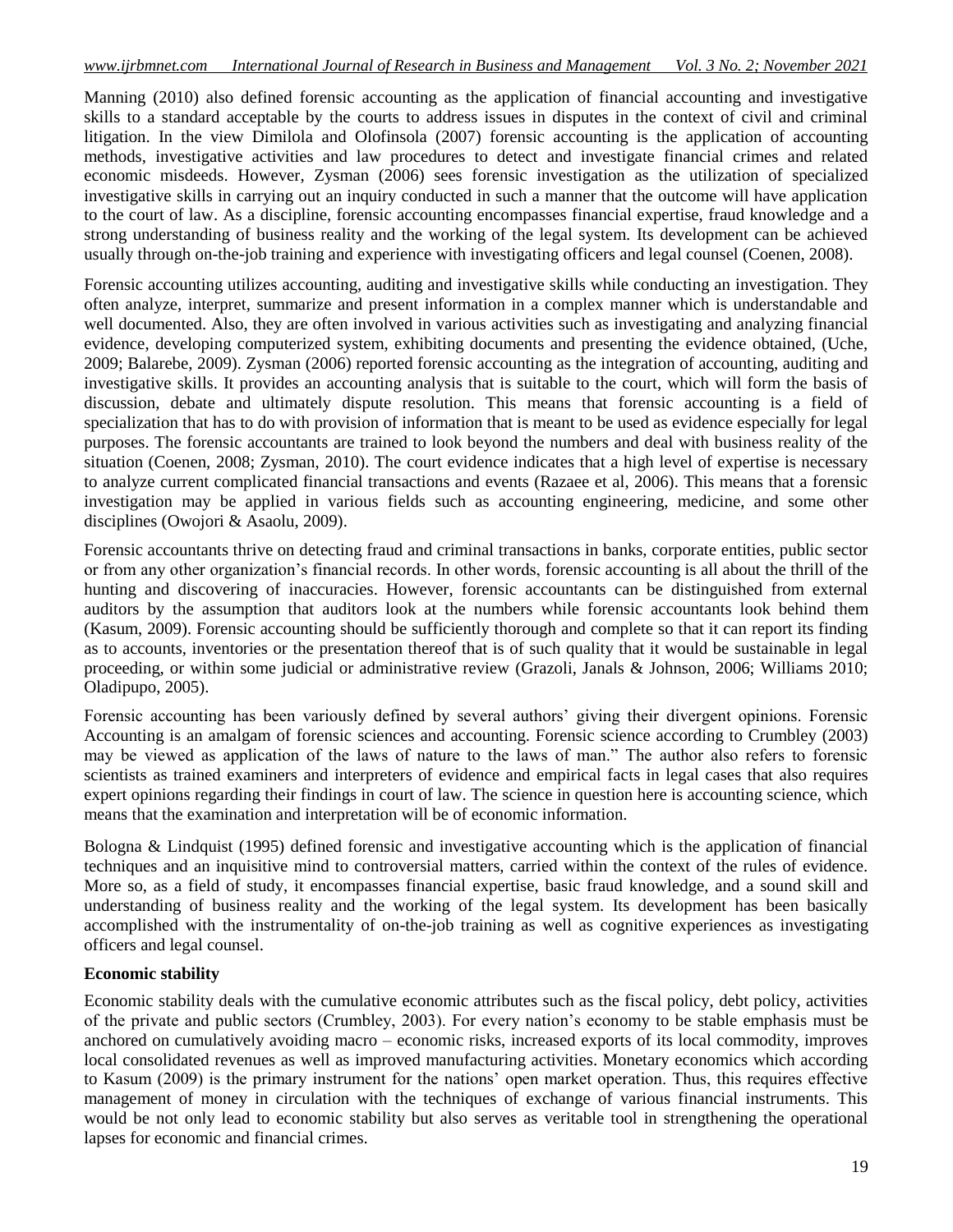The globally acclaimed primitive recognized evidence of forensic accounting has been traced to an advertisement in a newspaper in Glasgow Scotland, appearing in 1824. At that time, arbiters, courts, and counsels, normally used forensic accountants to investigate fraudulent activities. However, it was not until the early 1900s in the United States and England, although the coining of the term Forensic Accounting by Peloubet is said to date back to 1946, therefore, the practice is relatively new in Nigeria (Kasum, 2009).

#### **Forensic Accounting Techniques Role on Economic Stability**

Internal control systems have been described as the basic means of preventing and detecting fraud (Wells, 2008). However, Barra (2010) observed that, what constitutes an effective internal control system is more of opinions that are based on definite knowledge established through research. Mayes & Baker (2003) carried out a survey on auditing belief about the fraud detection effectiveness of standard audit procedures. The result showed that out of the 218 standard audit procedures, 56 were considered more effective in fraud detection. This study further reveals that the most effective procedures were those that are related to internal control in terms of its existence and strength.

Also, Bierstaker, Burnaby & Hass (2004), investigated the extent to which internal auditors used the perceived effectiveness of the various fraud prevention and detection mechanisms. The outcome of the study suggest that internal control review and improvement, operational audits and reference checks on employees were the commonly used mechanisms of fraud prevention and detection, yet software and digital analysis with generally high rating of effectiveness were the fast often used. Association of Certified Fraud Examiners (ACFE) 2008 has provided relevant findings regarding how fraud can be uncovered using the formal mechanisms such as internal audits and internal control features. Nevertheless, informal techniques have served as the most frequent precursor to fraud detection. About 42 percent of fraud precursors have come through tips, 23 percent through internal control, 20 percent by outsiders and 19 percent by internal audit, external audit and the police account for about 9 and 3 percent respectively (ACFE, 2008; Drew & Drew, 2010).

It has been noted that an effective internal control system is not protected against fraud (Blake, 2011). Moreover, accounting literature has accepted the fact that the effectiveness of internal system can be weakened by collusion (Barra & Griggs, 2007). Therefore, the need for the understanding of forensic accounting technique cannot be overemphasized. Specifically, Mushmat and Hamid (2012) noted that forensic accounting techniques has been able to improves the nations " economic fortunes through building of confidence in investors at the private sector as well as improving the corporate image of public institutions and reducing cost of doing business in Nigeria. The following are techniques used in forensic accounting.

-Demonstrates how to use Access, Excel and Power Point in a forensic setting

-Explores use of statistical techniques such as Benford"s law, descriptive statistics, and correlation fine-series analysis to detect fraud errors.

-Detection of financial statement fraud using various statistical approaches.

-Explores how to score locations, agents, customers or employees for fraud risk.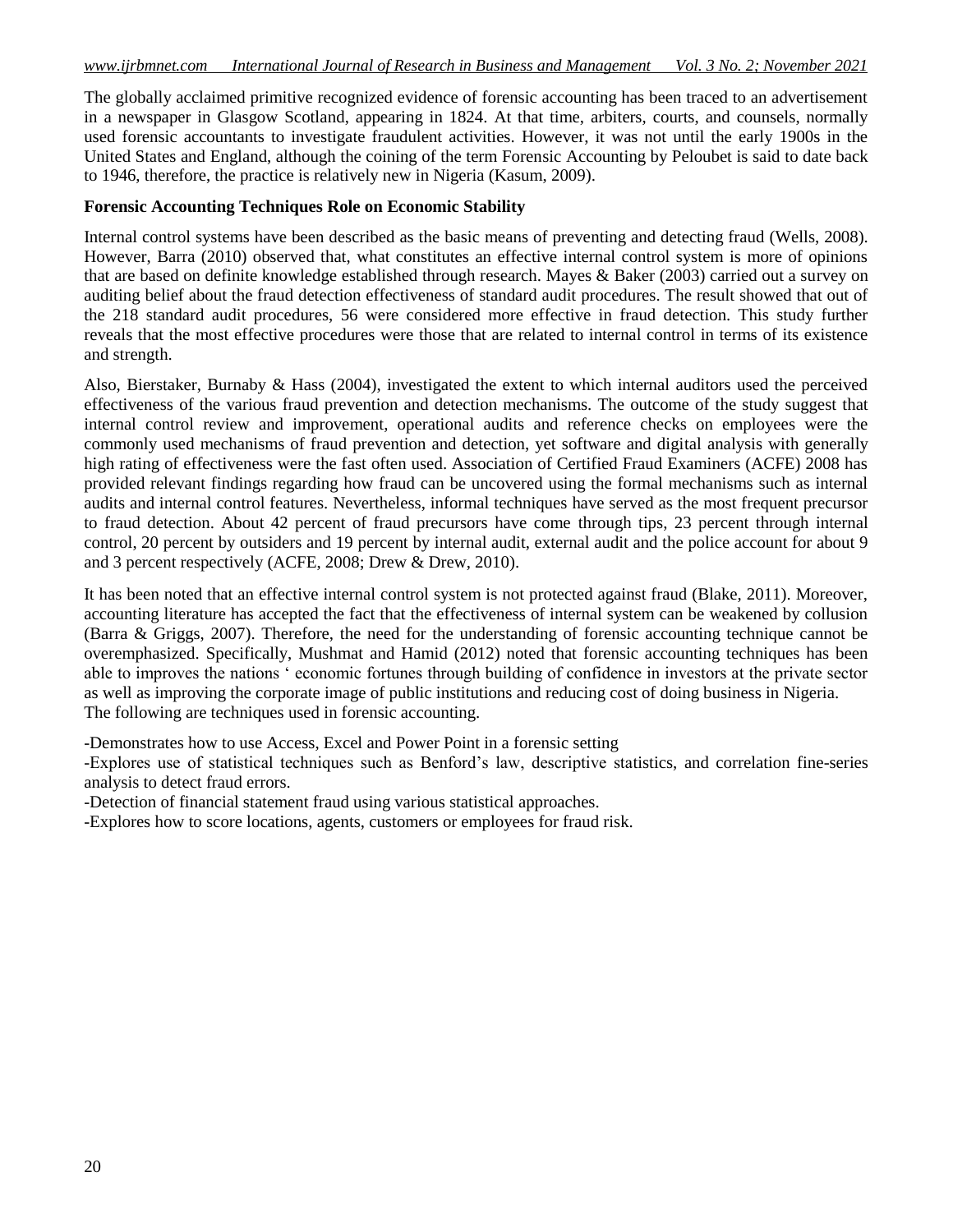**Figure 2.1 Conceptualization Model of the relationship between forensic accounting and economic stability**



Source: Researcher"s Conceptualization Model, 2019

## **Effects of Fraud and Corruption in the Economy**

Fraud and corruption is so endemic that it is gradually becoming a normal way of life in Nigeria and other developing countries. Financial irregularities are so common that almost every individual cannot wash his or her hand clean of it (Oladipupo, 2005). From public officeholders to the managing directors of companies, individuals perpetrate fraud and corrupt practice according to the capacity of their office. Although financial irregularities affect private and public sectors, the magnitude of public office fraud, together with the extent to which citizens are affected calls for much concern. The increase in financial crimes is making it difficult for Nigeria to meet her welfare and social responsibility to the citizenry. Uche (2009) noted that high levels of financial abuses are hindering tax collection, making the enforcement of law difficult and discouraging foreign investment. Corruption and fraud have been responsible for Nigeria's comatose economy, capital flight, unemployment, insecurity, high level of poverty, stunted economic growth and development and a whole lot of other social vices in the country (Aderibigbe, 2010). Fraud and corruption are among the greatest obstacle to Nigeria"s progress, development and advancement. Corruption and fraud also represents a significant additional cost of doing business in many developing countries. They undermine development by distorting the rule of law and weakening the institutional foundation upon which economic growth and development depends (Damilola & Olinfinsola 2007).

The synopsis of all efforts at eradicating and eliminating corrupting from Nigeria clearly indicate that all such efforts have been met with vigorous resistance by the corrupt and very powerful segment of the Nigerian population. The falsities and frauds which are now being uncovered are responsible for the lack of capacity utilization in the Nigerian economy. And only recently, the Manufacturers Association of Nigeria (MAN) complained publicly, about how Nigerian banks are not helping matters of spurring economic development and progress through the infusion of needed resources into action production base of the economy (Aderibigbe, 2013; Nwachukwu & Maduka, 2012).

#### **Empirical Studies**

Okoye, Okaro and Okafor (2015) evaluated the scourge of audit failures in Nigeria, its consequences for the capital market and suggest what is to be done to ameliorate the situation and enhance audit quality. Their study reported that audit failure is a serious problem in Nigeria with dire consequences for the capital market and the auditing profession in Nigeria. We chronicle some of the suggestions made at various fora to tackle this problem. Okoye and Akamobi,(2009) identified the role of forensic accounting in fraud investigations and litigation support and proffer suggestions that will, hopefully, bring to public awareness the importance of this area of accounting. It was found that a forensic accountant can be of assistance in litigation support in the following ways: Assistance in obtaining the key document which should be made available as evidence.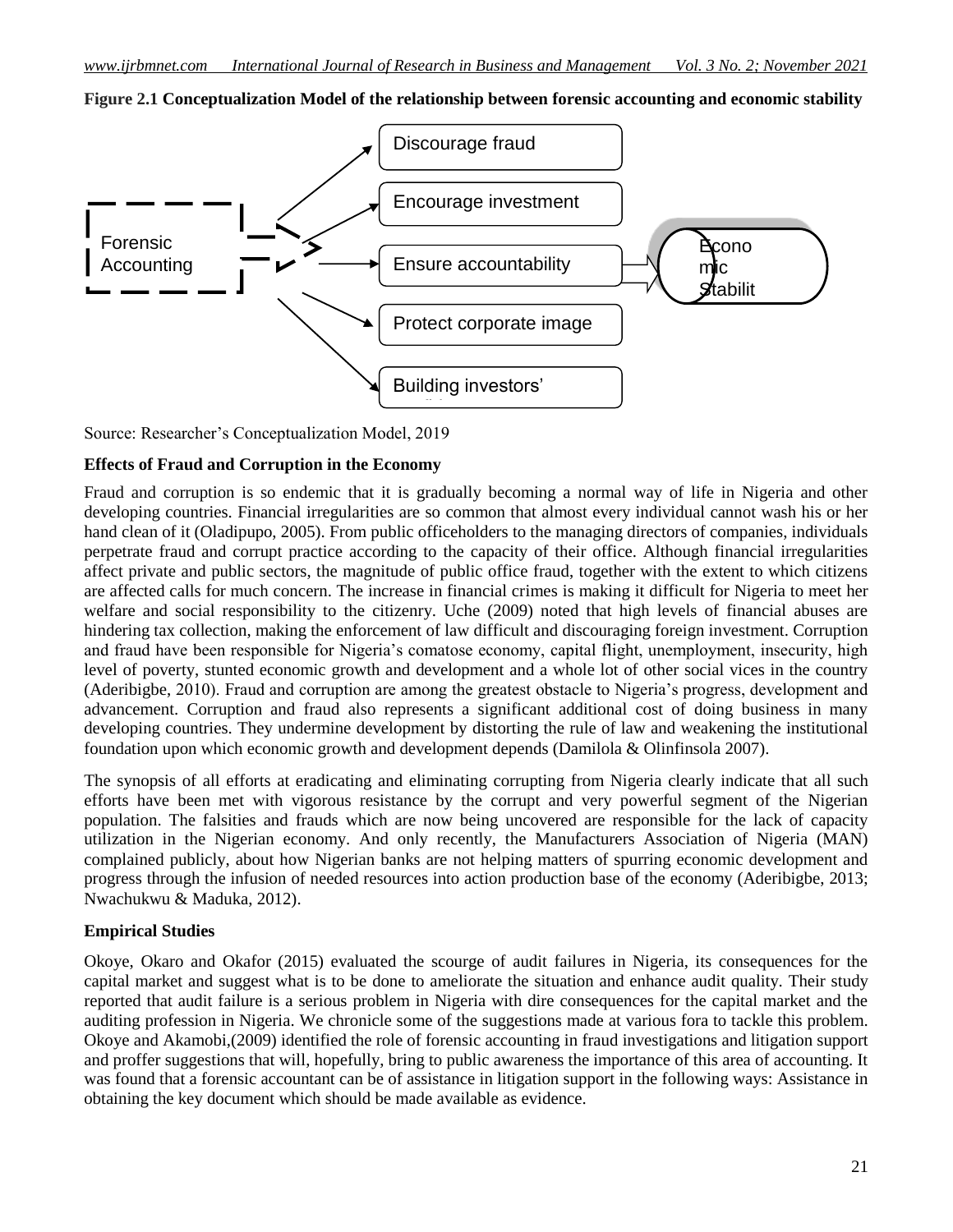This is very necessary in order to support or refute a claim. Olukowade and Balogun (2015) determined the roles of forensic accountants in combating fraudulent activities, differences between a forensic accountant and traditional accountant, features of a forensic accountant and the impact of forensic accountants to detect and prevent fraud. It was found out amongst others that their services will assist audit committee members in carrying out their oversight functions by providing them assurance on internal audit report. Okaro and Okoye (2011) assessed the perception of Accounting Academics on the vexed issue of whether the injection of Forensic Accounting techniques, on a cost/benefit basis. The study used a survey research design through questionnaire administered on Accounting Academics of 8 tertiary institutions in the Eastern part of Nigeria. The study reported that the perception of Accounting Academics those Forensic Accounting techniques injected in an audit and given cost/benefit considerations is capable of increasing the ability of the Auditor to detect fraud and thus help bridge the audit expectation gap in Nigeria. Enofe, Okpako, and Atube (2013) examined the effect of forensic accounting on fraud detection in Nigerian firms. Data for the study was collected from primary sources through the issue of questionnaires to fifteen firms and analyzed with descriptive statistics using ordinary least square (OLS) regression and Chi-square to test the formulated hypotheses. The study reported that the application of forensic accounting services on firms affects the level of fraudulent activities. Mushmat and Hamid (2012) assessed the role of internal audit in fraud prevention in government owned hospitals in a Nigerian setting. Survey research design through questionnaires was adopted. It was reported that audit staff in the hospital lacks the basic knowledge of fraud prevention, and this led the hospital to be more prone to fraudulent practices. Okolie (2014) ascertained the persistent widespread of corporate failures and economic crimes resulting from audit failure and the emergence of creative accounting.

This has resulted in loss of jobs and slow economic growth and development in developing countries such as Nigeria. It is against this background that this article discusses the concept, the need and the role of forensic accounting in solving the problem of economic crimes and corruption in a developing economy like Nigeria. Empirical and descriptive research methods were adopted in the collection and analysis of data. Findings revealed that the application of forensic accounting is still at a very low level due to high cost of forensic accounting equipment and the time and resources required in training the forensic accountant. The paper concludes that there is need to employ the services of forensic accountants in order to reduce economic crimes and corruption so as to enhance economic growth and development in developing economies. Okoye, Nwoye and Abiahu (2018) examined the contributions made by the predictive models in predicting creative accounting practices in the selected manufacturing company in Nigeria, while making further effort at determining whether or not the predictive capabilities of the Beneish 8-Predictive variables and the Altman model differ significantly. The research work was quantitatively designed, thus, data obtained from secondary sources comprising Annual Reports and Audited Accounts of Dangote Cement Nigeria Plc (2000–2015). Beneish 8-Predictive variables and Altman model using the Multiple Regression Analysis, and Wilxocon statistical techniques. The result of the analyses showed that the Beneish 8-Predictive variables made significant contributions in predicting possible Creative Accounting practices in Dangote Cement Nigeria Plc. It also found that there was no significant difference in the predictive capability of the Beneish 8-Predictive variables and the Altman Z-score model when jointly applied in predicting possible tendencies of Creative Accounting practices in publicly listed manufacturing companies in Nigeria Nwoye, Obiora and Ekesiobi (2015). Examined the effect of Nigeria macroeconomic environment on the performance of the national economy: implications adopting data extracts from the CBN annual reports, SEC statistical bulletins and the NBS, the relevant macroeconomic variables selected for this study were subjected to the OLS regression analysis towards ascertaining the extent of relationship existing between the macroeconomic indicators selected and the nation"s growth level. Result obtained in this study showed that although a unique relationship exist between the country"s national currency exchange rate to a US dollar, inflation rates, monetary policies, and the extent or level of GDP growth the country has attained, the sustenance and continued maintenance of an upward growth remain a source of worry to Nigerians and national economists, considering the country"s unsolved problems of energy generation and distribution which in turn has undermined the performance of the industrial and employment sectors. Okoye, Nwoye, Ekesiobi and Obiorah (2018) evaluated the quality of governance Nigeria may have witnessed in the post 1999 democratic regimes of Nigeria with emphasis on the annual GDP growth rate statistics, annual GDP achieved (in US\$), unemployment rates as co-published by the International Monetary Fund, annual national Budget of Nigeria as published by the World Bank Group and the country"s corruption perception index as rated by Transparency International (TI) for the years 1999 – 2016.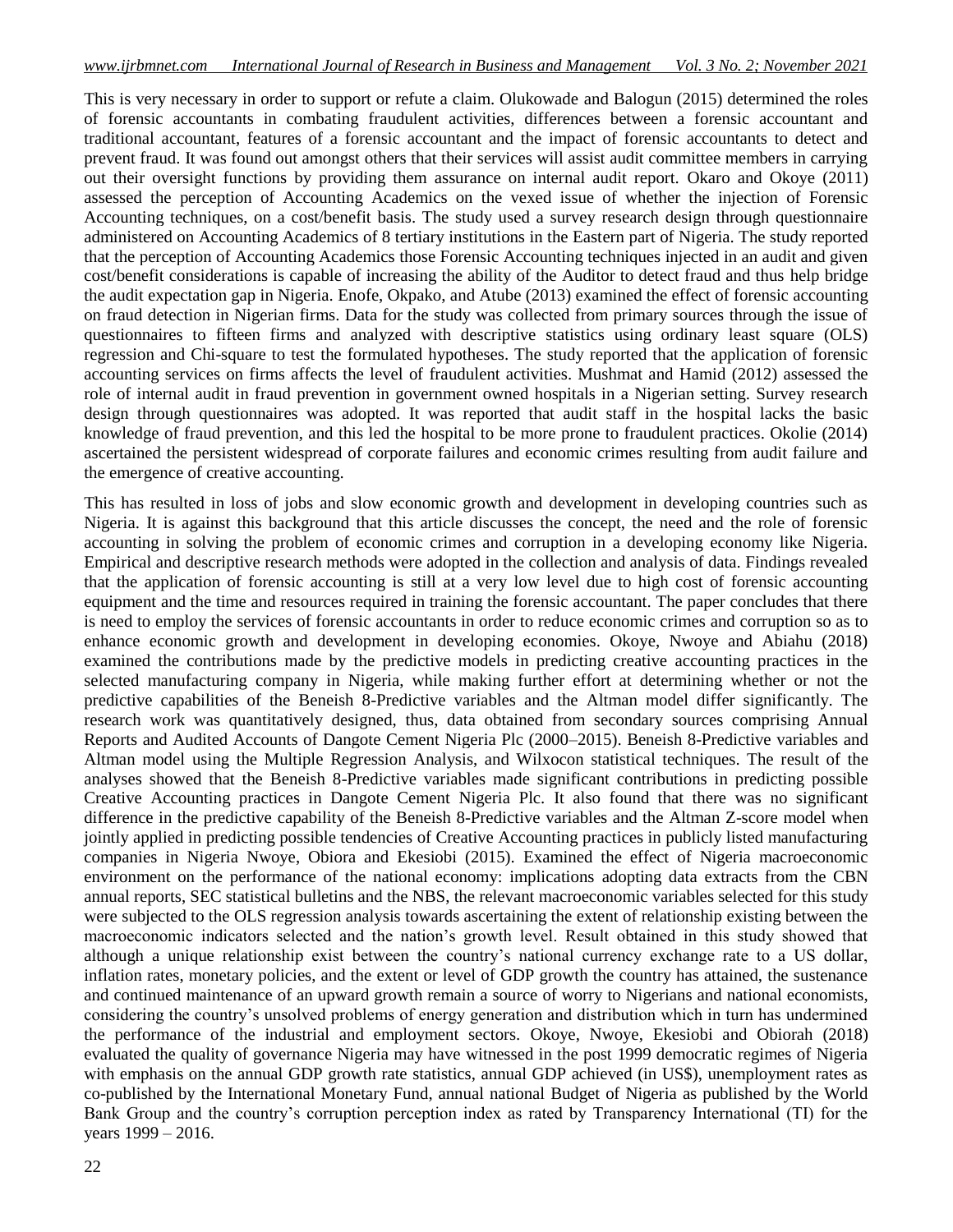These were all employed by the study for graphical evaluation and assessment purpose using charts. Indicative pointers from the charts shows that though the country"s annual budget has continued to rise since 1999, the country"s employment sector has not really benefitted from this acclaimed shoot up given the recent upward movement of the country"s unemployment rate and the consequent downward pace in the rate at which the economy of Nigeria is growing in recent times. Kolawole, Salman, Durodola, Babatunde and Igbekoyi (2018) examined forensic accounting and alleviation of fraudulent practices in Nigerian deposit money banks. The study employed primary data obtained through questionnaire administration to staff of selected banks in Lagos State. With the aid of ordered logit regression, results of the study revealed that forensic accounting reduces asset misappropriation in Nigerian deposit money banks. The study concluded that there is a strong relationship between forensic accounting and alleviation of fraud practices in deposit money banks of Nigeria. The study therefore recommends that management of Nigerian banking sector should train auditors on the dynamics and scope of financial crimes, the legal environment, fraud prevention and ethical issues. Alabdullah, Alfadhl, Yahya and Rabi (2013) examined the impact of forensic accounting on financial corruption. The study made use of primary data and employed correlation research design. The results of the study revealed that there is a significant relationship between the forensic accounting methods, effectiveness of the control and auditing bodies to detect financial corruption cases. Onuorah and Ebimobowei (2012) conducted study on fraudulent activities and forensic accounting services of Port Harcourt Bank, Nigeria. The study used a sample of (24) banks and analyzed the aid of least-squares, and Granger Causality. The results of the study revealed that the forensic accounting application impacts the level of fraudulent activities in the banks. Enofe, Omagbon and Ehigiator (2015) determined the effect of forensic audit on corporate fraud in Nigeria. The study employed primary data with the aid of questionnaire. Data were analyzed using ordinary least square (OLS) regression technique. The study shows that the frequent utilization of forensic audit services will significantly help in the detection, prevention as well as reduction of incidences of fraud in businesses. Adegbie and Fakile (2012) assessed forensic accounting as an antidote to economic and financial crime in Nigeria. The hypotheses were tested with Chi-Square was applied to achieve the objectives. The study documented that forensic accounting is a financial strategy to curb and resolve economic and financial crimes in the Nigerian economy. Modugu and Anyaduba (2013) conducted a study on forensic accounting and financial fraud in Nigeria. Specifically, the study examined the agreement amongst stakeholders on the effectiveness of forensic accounting in financial fraud control, financial reporting and internal control quality. The simple random technique was utilized in selecting the sample size, while the binomial test was employed in the data analysis. The study observed that there is significant agreement amongst stakeholders on the effectiveness of forensic accounting in fraud control, financial reporting and internal control quality.

## **METHODOLOGY**

A survey research design is used in quantitative analysis to collect information without manipulation. A survey collects and gathers data from a sample of the study population which represents the entire group.

However, the target population that was drawn from five branches of Fidelity bank in Nnewi metropolis with a total of 25 employees consisting of internal controls officers of the bank.

The data were analysed and hypotheses formulated for the study were tested with t-test, using the Statistical Package for Social Sciences (SPSS) version 20.0 software package.

#### **Decision Rule:**

Using SPSS, 5% is considered a normal significance level. The accept reject criterion was based on the mean value.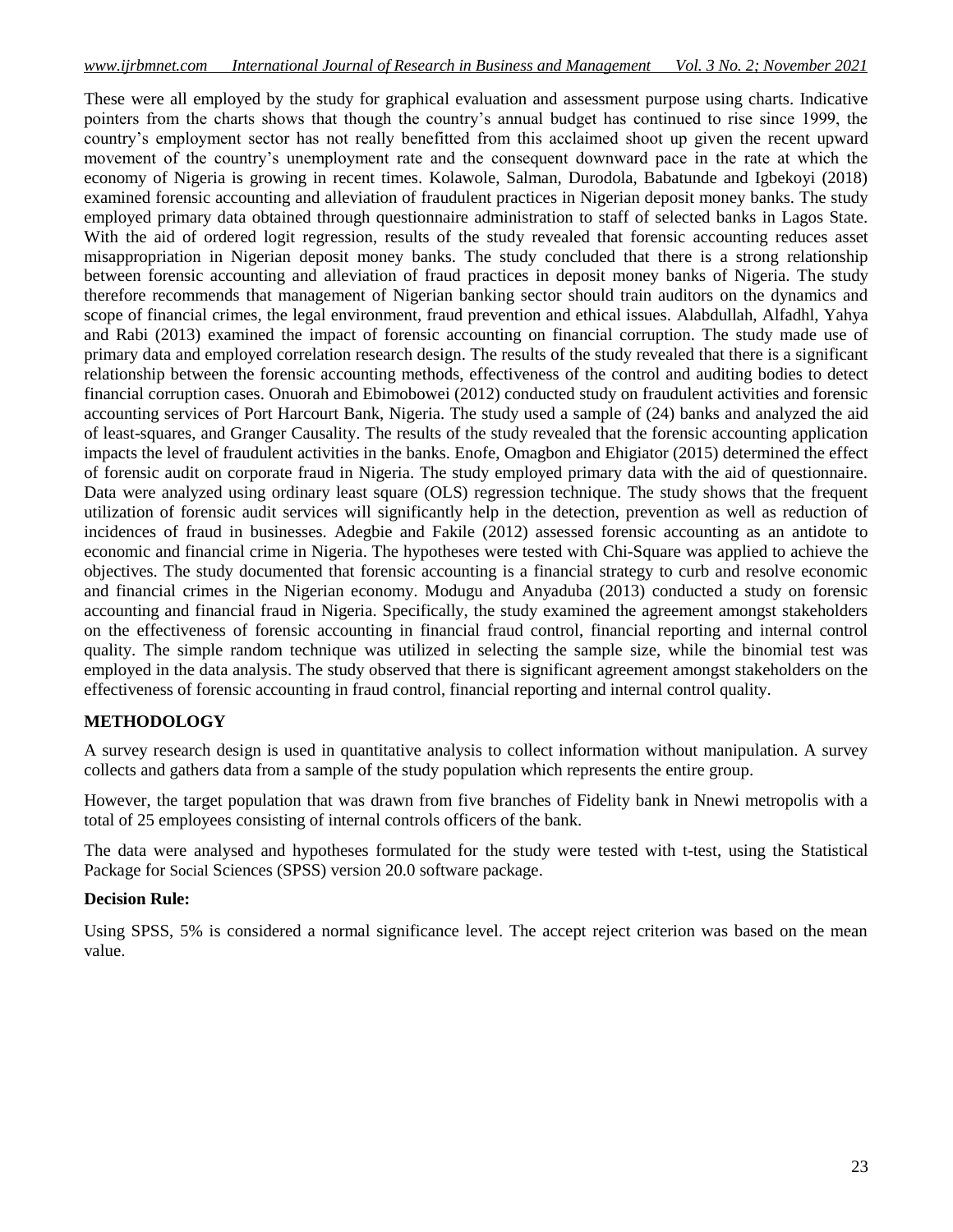## **Data Analysis**

**Table 1: Analysis of Data Collected on Question "**to what extent does forensic accounting contributed to economic stability in Nigeria?"

| S/N | <b>Questionnaires</b>                                | SА |    | D | Tot |
|-----|------------------------------------------------------|----|----|---|-----|
|     | Reduces high levels of financial abuses              |    | 16 |   |     |
|     | Hindering tax collection is minimized                |    |    |   | 25  |
| 3.  | Ensure that foreign investment is not discouraged.   | 10 | 15 |   | 25  |
| 14. | Building of confidence in investors                  |    | 14 |   | 25  |
|     | Improving the corporate image of public institutions |    | 13 |   | 25  |
|     | Reducing cost of doing business in Nigeria.          |    | 12 |   |     |

Source: Field survey, 2019

## **Test of Hypothesis**

Ho: Forensic accounting has not contributed to economic stability in Nigeria.

**Table 2: Paired Samples Statistics**

|                   |          | Mean    | <b>Std. Deviation</b> | Std. Error |
|-------------------|----------|---------|-----------------------|------------|
|                   |          |         |                       | Mean       |
| Pair <sub>1</sub> | Agree    | 22.5000 | 1.64317               | .67082     |
|                   | Disagree | 1.5000  | 1.04881               | .42817     |

## **Table 3: Paired Samples Test**

|        |                     | <b>Paired Differences</b> |          |            |                         |          | df    | Sig. $(2-$ |         |
|--------|---------------------|---------------------------|----------|------------|-------------------------|----------|-------|------------|---------|
|        |                     | Mean                      | Std.     | Std. Error | 95% Confidence Interval |          |       |            | tailed) |
|        |                     |                           | Deviatio | Mean       | of the Difference       |          |       |            |         |
|        |                     |                           | n        |            | Lower                   | Upper    |       |            |         |
| Pair 1 | Agree -<br>Disagree | 21.00000                  | 2.60768  | 1.06458    | 18.26341                | 23.73659 | 19.72 |            | .000    |

In the above, the mean of those agree that forensic contributed to economic stability is 22.5 while those against is 1.5. In this case the mean of agreed respondent is higher than that of disagreed. Looking at the confidence interval of the difference, the lower value is 18.3 and upper value is 23.8. At 5% significant level, the p-value is .000 showing that there is a significant effect.

This means that forensic accounting reduces high levels of financial abuses as well improved on the amount of tax collecting, encouraging foreign investment, building of confidence in investors at the private sector thereby reducing cost of doing business in Nigeria. Therefore, we reject null hypothesis and accept alternative hypothesis which uphold that forensic accounting contributed to economic stability in Nigeria.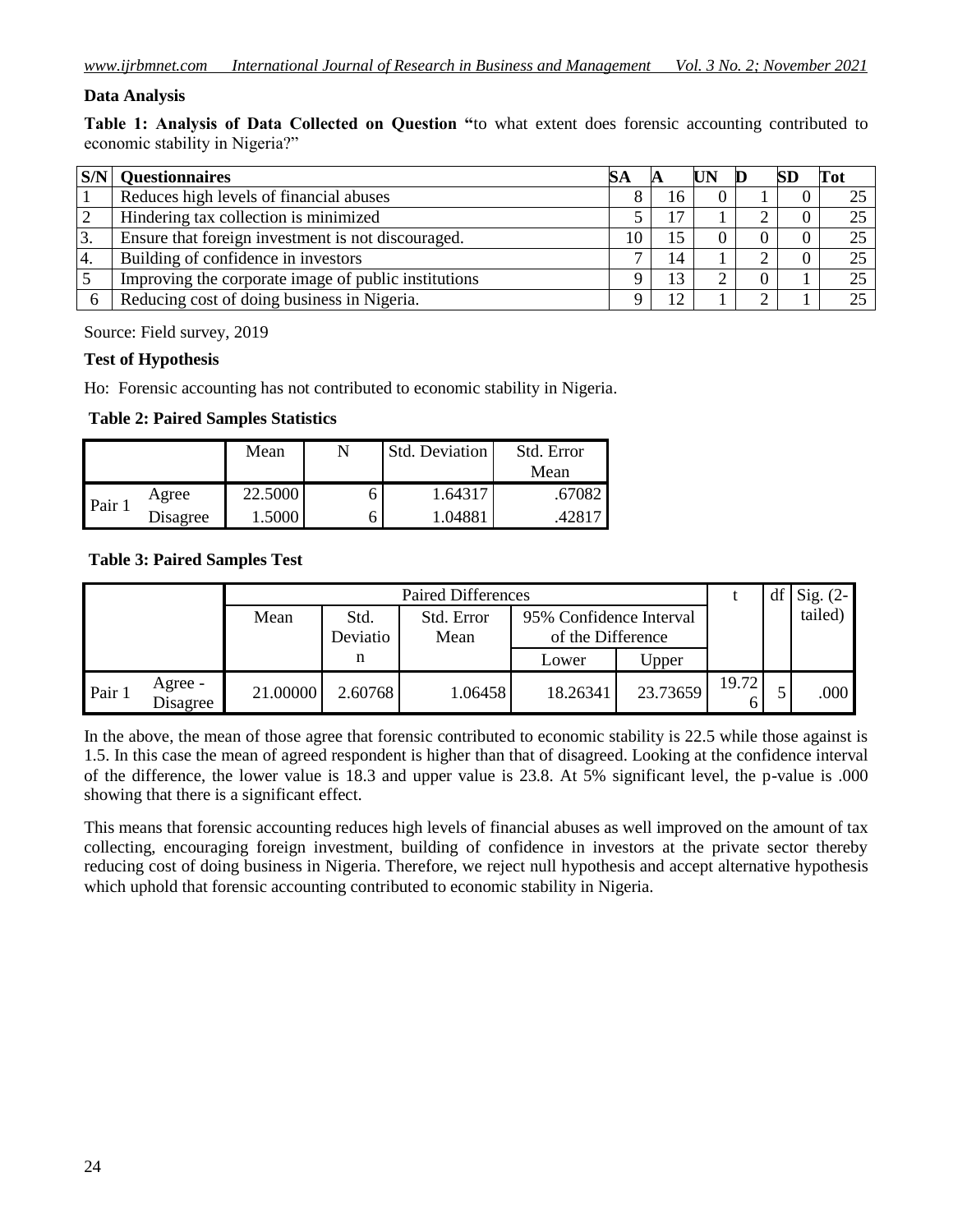#### **Conclusion**

Forensic accounting practices are having neither new to developed nor developing nations like Nigeria. Financial crime in the Nigerian public sector is alarming and is not only crumbling the economy but also affecting the nation standard of living and cooperate image outside the shore of Nigeria. Conclusively, this study has analyzed why concrete attention should be given to the problem of financial crimes in the Nigerian public sector with the aid of forensic accounting. It has been discussed and it should be emphasized that whether within the business world or in the public sector, the ultimate responsibility for investigating financial crime cases rest with anticorruption agency (EFCC) while discouraging and preventing financial crime and corrupt practices rest with the government and management but specifically forensic accountants. Above all, result of the study reveals that the uses of forensic accounting reduce the rate of financial crimes in the Nigerian public sector thereby leading to economic stability. The application of forensic accounting skills and techniques has contributed immensely to anti-corruption agencies in Nigeria in the investigation of complex financial crimes. Consequent upon several findings from this research, the study therefore recommends that Government should institutionalized forensic accounting as a veritable tool to strengthen and consolidate the skills required to detect economic and financial crimes effectively.

#### **References**

- Aderibigbe, P. (2010). The role of the forensic chartered accountant in Nigeria. The Nigerian accountant, Vol. 34 (3).
- Aderibigbe, P. (2013). Auditors independence and corporate fraud in nigeria journal of research and development in higher education (NIJORDHED), Ile-Ife External Communication Nigeria.
- Arokiasamy, L., & Cristal-Lee, S. (2009). Forensic accounting: Public acceptance towards occurrence of fraud detection. *International Journal of Business and Management.* Vol. 4(11): 145-160.
- Alabdullah, T., Alfadhl, M., Yahya, S. & Rabi, A. (2013). The role of forensic accounting in reducing financial corruption: a study in Iraq. *International Journal of Business and Management.* 9(1): 26-34.
- Adegbie, F. F & Fakile, A. S. (2012). Economic and financial crime in Nigeria: Forensic accounting as antidote. *British Journal of Arts and Social Sciences.* Vol. 6(1): 37-50.
- Balarebe, I. (2009). Economic financial crimes commission (EFCC) and the Law, www.efccnigeria.org, Retrieved on 7 July 2012.
- Balogna, J. & Lindquist, R. (1995). *Fraud auditing and forensic accounting*. New York: Wiley and Sons.
- Coenen, T.L. (2012). Forensic accounting", a new twist of accounting profession. "tracy@s'equence-inc.com. 2008. Retrieved on 6th April 2012.
- Crumbley, D. L. (2006). Forensic Accountants Appearing in the Literature. Retrieved from [http://www.forensicaccounting.com.](http://www.forensicaccounting.com/)
- Damilola, D. & Olinfinsola, J. (2007). Forensic accountants and the litigation support engagement, The Nigerian Accountant. 39. (4) pp49 – 52, 2007.
- Enofe, A. O., Okpako, P. O., & Atube, E. N. (2013). The impact of forensic accounting on fraud detection. *European Journal of Business and Management.* Vol. 5(16): 61-72.
- Enofe, A.R., Agbonkpolor, O. R. & Edebiri, O. J. (2015). Forensic accounting and financial fraud. *International Journal of Multidisciplinary Research and Development*. 2 (10).
- Grazoli, S. Janal, K. and Johnson, P.E. A Cognitive Approach to Fraud Detection Journal of Forensic Accounting Vol. 7 (2) pp65-88, 2006.
- Kolawole, K. D., Salman, R. T., Durodola, S. E., Babatunde, D. & Igbekoyi, E. O. (2018). Determinants of forensic accounting and its effects on alleviation of fraud practices in Nigerian deposit money banks**.**  *Journal of sustainability in Africa* 20(1). ISSN:1520-5509.
- Kapmag, D. J. (2008). Fraud Survey. *Journal of Forensic Accounting*. Vol. 4 (36) : pp 9-22, 2008.
- Kasum, A.S. (2006). The relevance of forensic accounting to financial crimes and public sectors of third world economies: A study from Nigeria. A Thesis Submitted to Department of Accounting and Finance, University of IIorin, Nigeria,
- Modugu, K. P. & Anyaduba, J. O. (2013). Forensic Accounting and Financial Fraud in Nigeria: An Empirical Approach. *International Journal of Business and Social Science* Vol. 4(7): 281-289.
- Manning, G.A. (2010). Financial Investigation and Forensic Accounting, New York, CRC Press,